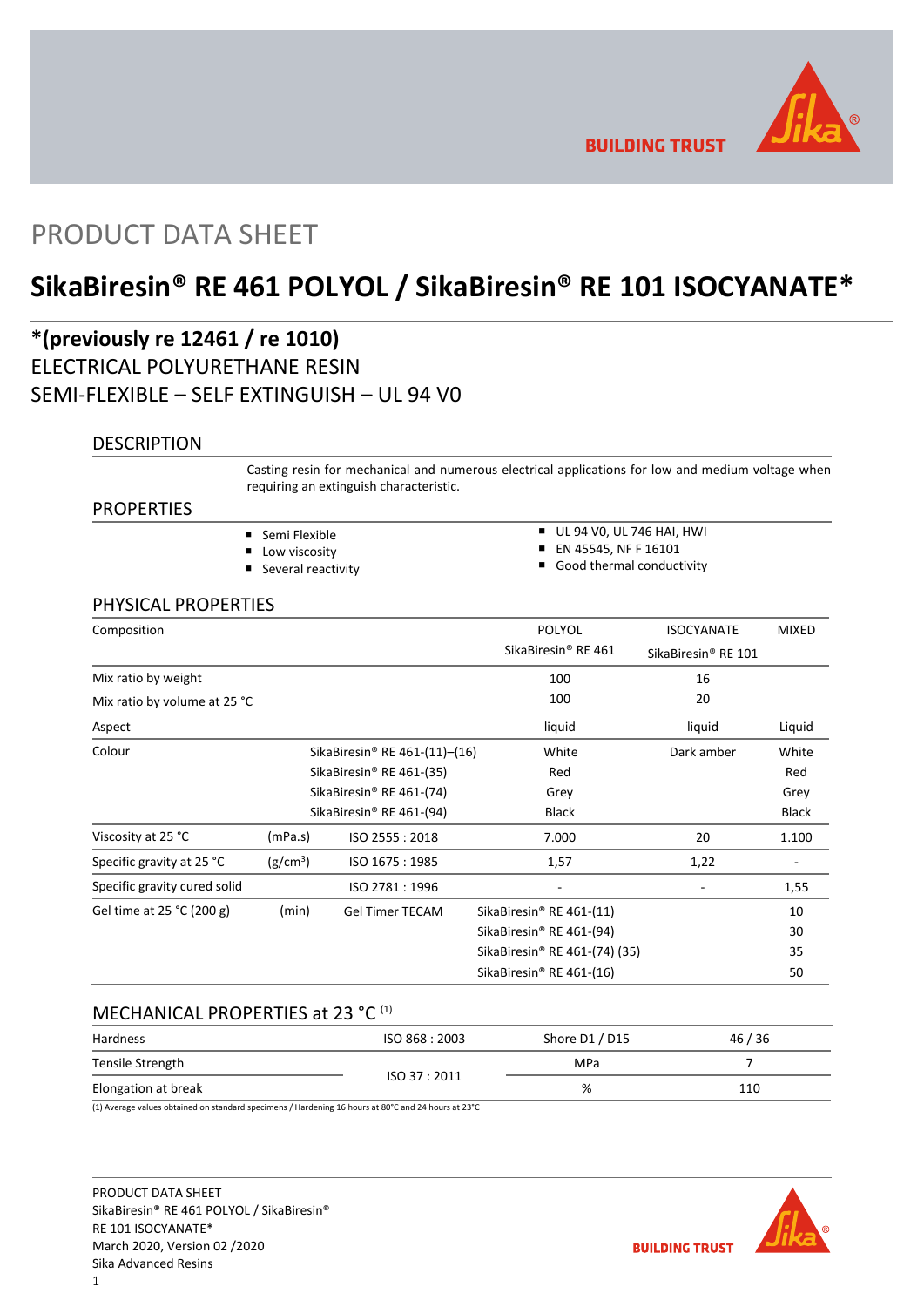## THERMAL AND SPECIFIC PROPERTIES (1)

| Working temperature                                                                     |                   | °C                        | $-50$ to $+120$                      |
|-----------------------------------------------------------------------------------------|-------------------|---------------------------|--------------------------------------|
| Maximum working temperature<br>(10 000 hrs)                                             |                   | °C                        | 130                                  |
| Thermal conductivity                                                                    | EN 993-15         | W/m.K                     | 0,70                                 |
| Glass transition temperature (Tg)                                                       | ISO 11359: 1999   | °C                        | -5                                   |
| Coefficient of thermal expansion (CTE)<br>[-40 to -20]°C<br>$[-20 \text{ to } +120]$ °C | ISO 11359: 1999   | $10^{-6}$ K <sup>-1</sup> | 45<br>140                            |
| Auto-extinguishing                                                                      | UL94: 1979        |                           | V <sub>0</sub> 6 mm $(4)$            |
| Hot wire ignition (HWI)                                                                 | <b>UL 746 A</b>   | Category PLC              | $1 - 3$ mm $(4)$<br>$0 - 6$ mm $(4)$ |
| High current arc ignition (HAI)                                                         | <b>UL 746 A</b>   | Category PLC              | $0 - 3$ mm $(4)$<br>$0 - 6$ mm $(4)$ |
|                                                                                         | NF F 16101 : 1988 |                           | $13 - F1$                            |
| Fire behaviour <sup>(2)</sup>                                                           | EN 45545-2: 2013  | R 22<br>R 23<br>R 24      | HL1<br>HL <sub>2</sub><br>HL3        |
| Water absorption ( $23^{\circ}$ C – 24 Hours)                                           | ISO 62:1999       | %                         | 0,3                                  |
| Directive 2015/863/EU (ROHS) (3)                                                        |                   |                           | Conform                              |

(1) Average values obtained on standard specimens / Hardening 16 hours at 80°C and 24 hours at 23°C.

(2) Products SikaBiresin® RE 461-(16), SikaBiresin® RE 461-(35) and SikaBiresin® RE 461-(94) are certified EN 45545-2. SikaBiresin® RE 461-(94) is also certified NF F16101.

(3) European directive on the restriction of the use of certain hazardous substances electrical and electronic equipment.

(4) UL file number: E113398.

## DIELECTRIC AND INSULATING PROPERTIES at 23°C **(1)**

| CEI 60243-1 E2: 1998 | kV/mm                                                                                                                                                                                                                          | 25                |
|----------------------|--------------------------------------------------------------------------------------------------------------------------------------------------------------------------------------------------------------------------------|-------------------|
| CEI 60250: 1969      | $\overline{\phantom{a}}$                                                                                                                                                                                                       | 7,7               |
| CEI 60250: 1969      | ۰                                                                                                                                                                                                                              | 0.12              |
| CEI 60093 E2:1980    | $\Omega$ .cm                                                                                                                                                                                                                   | $2.10^{14}$       |
| CEI 60112 E3:1979    |                                                                                                                                                                                                                                | $IRC-600 - < 0.1$ |
|                      | $\ell$ and the state of the state of the state of the state of the state of the state of the state of the state of the state of the state of the state of the state of the state of the state of the state of the state of the |                   |

(1) Average values obtained on standard specimens / Hardening 16 hours at 80°C and 24 hours at 23°C

## PROCESSING

- Before use ISOCYANATE SikaBiresin® RE 101 check carefully the absence of crystallisation or dimerization on each package
	- Solid particle presence
	- Cloudy liquid
- In case of crystallization or dimerization, the product must be placed in on oven at 60°C until complete decrystallization (16 hours maximum). Rehomogenize and return to room temperature. After shaking the product into the package, the product is not clear, DO NOT USE THE PRODUCT.
- Setting may be observed on the polyol. In that case, it is necessary to mix the POLYOL part until both colour and aspect become homogeneous. This is not harmful for the product quality.
- Both parts (POLYOL and ISOCYANATE) have to be mixed at a temperature higher than 18°C according to the mix ratio indicated on the technical datasheet. Before casting check that parts or moulds are free of any trace of moisture

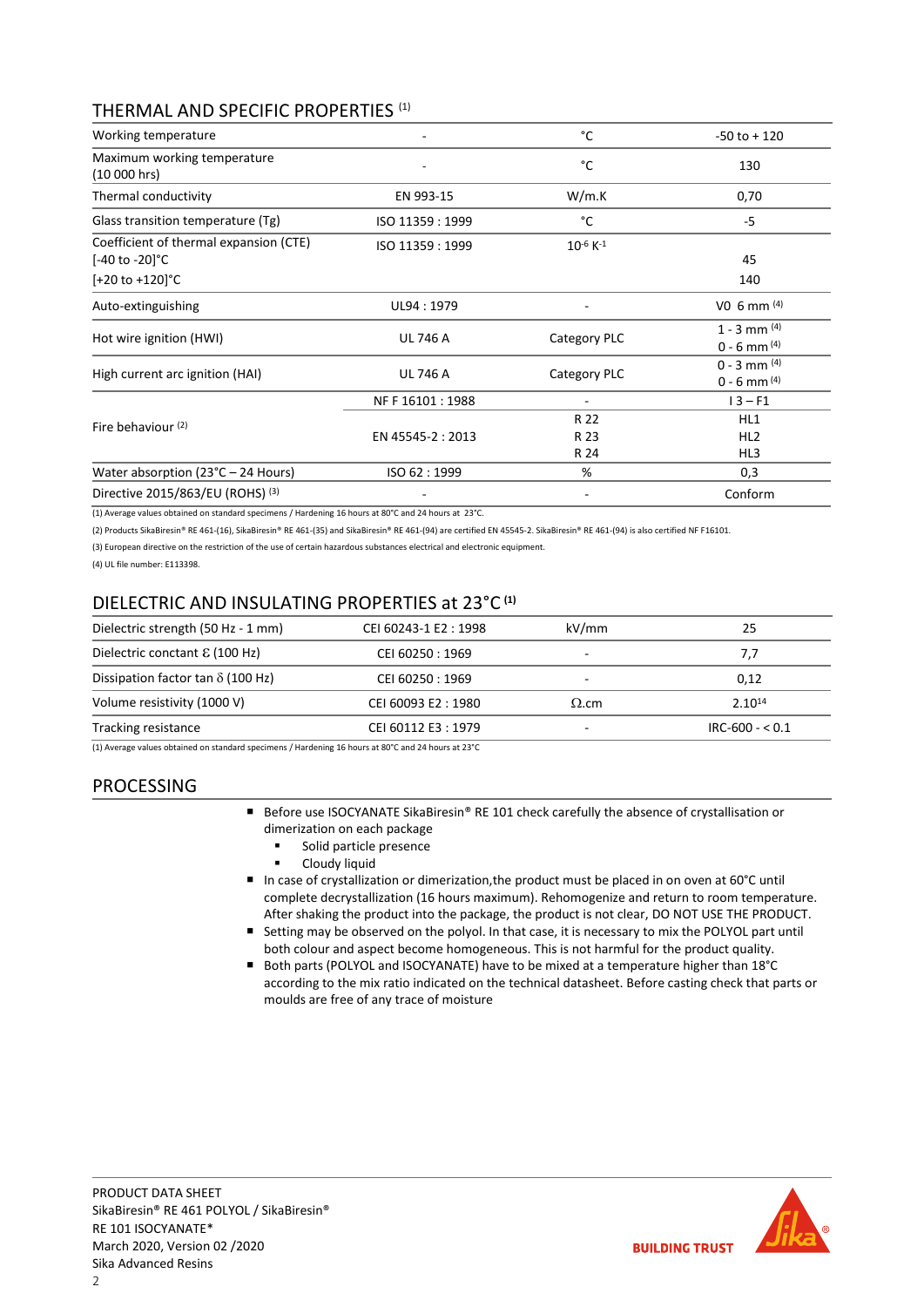## HANDLING PRECAUTIONS

Normal health and safety precautions should be observed when handling these products :

- Ensure good ventilation.
- Wear gloves, glasses and protective clothes.

For further information, please consult the Safety Data Sheets.

## STORAGE CONDITIONS

Storage at a temperature below 5°C can cause crystallisation and dimerization of the ISOCYANATE SikaBiresin® RE 101.

Shelf life is 12 months for the POLYOL and 12 months for ISOCYANATE in a dry place and in their original unopened containers at a temperature between 15 to 25°C.

Any open can must be tightly closed under dry inert gas (dry air, nitrogen, etc…).

#### PACKAGING

Packaging information on request, please contact your local sales representative or find your local contact on [www.sikaadvancedresins.com](http://www.sikaadvancedresins.com/)

### FURTHER INFORMATION

The information herein is offered for general guidance only. Advice on specific applications is available on request from the Technical Department of Sika Advanced Resins. Copies of the following publications are available on request: Safety Data Sheets.

### VALUE BASES

All technical data stated in this Product Data Sheet are based on laboratory tests. Actual measured data may vary due to circumstances beyond our control.

## HEALTH AND SAFETY INFORMATION

For information and advice regarding transportation, handling, storage and disposal of chemical products, users shall refer to the actual Safety Data Sheets containing physical, ecological, toxicological and other safety-related data.

## LEGAL NOTICE

The information, and, in particular, the recommendations relating to the application and end-use of Sika products, are given in good faith based on Sika's current knowledge and experience of the products when properly stored, handled and applied under normal conditions in accordance with Sika's recommendations. In practice, the differences in materials, substrates and actual site conditions are such that no warranty in respect of merchantability or of fitness for a particular purpose, nor any liability arising out of any legal relationship whatsoever, can be inferred either from this information, or from any written recommendations, or from any other advice offered. The user of the product must test the product's suitability for the intended application and purpose. Sika reserves the right to change the properties of its products. The proprietary rights of third parties must be observed. All orders are accepted subject to our current terms of sale and delivery. Users must always refer to the most recent issue of the local Product Data Sheet for the product concerned, copies of which will be supplied on request.